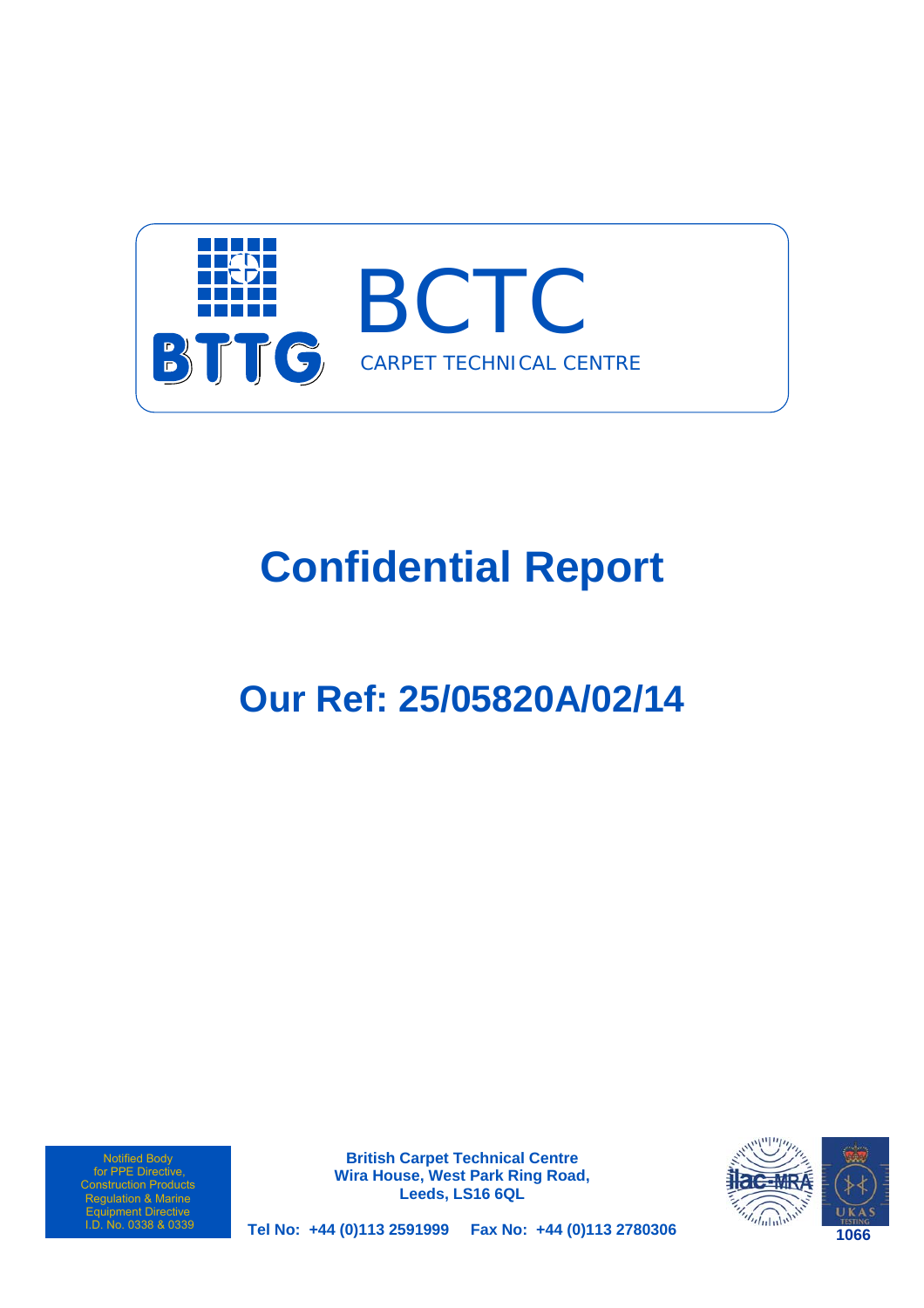

> Tel: +44 (0)113 259 1999 Fax: +44 (0)113 278 0306 Web:http://www.bttg.co.uk Email:CSLeeds@bttg.co.uk

6 March 2014

Our Ref: 25/05820A/02/14 Page 1 of 4 Your Ref:

Client: Carpets International Thailand 2054 New Petchburi Road Bangkapi Huaykwang Bangkok 10310

Job Title: **Sound Absorption and Impact Sound Transmission Tests on One Sample of Carpet Tile**

Clients Order Ref:

Date of Receipt: 24 February 2014

 Cushion Backed Tufted Carpet Tiles

Reference: **100% Nylon SDN Machine Tufted Carpet (Ecosoft Backing)** Description of Sample: Loop Pile

Measurements:

Work Requested: BCTC were requested to carry out a Sound Absorption and Impact Sound Transmission Tests on the sample of carpet tiles supplied.



BTTG Testing & Certification Ltd. Registered Office : Unit 14, Wheel Forge Way, Trafford Park, Manchester M17 1EH. A company registered in England & Wales with company number 04669650. VAT Number GB 816740526 Our laboratories are accredited to EN ISO/IEC 17025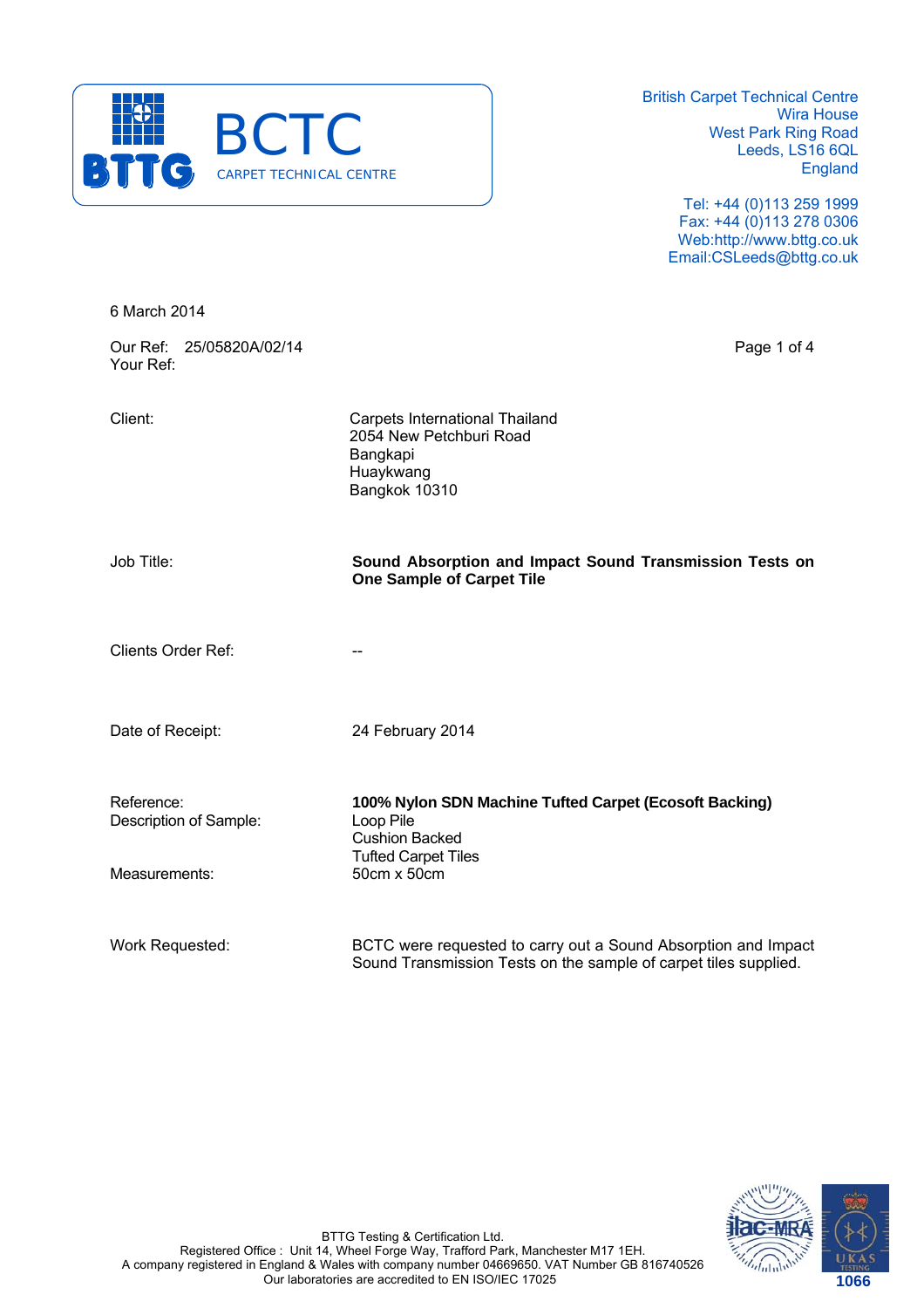

> Tel: +44 (0)113 259 1999 Fax: +44 (0)113 278 0306 Web:http://www.bttg.co.uk Email:CSLeeds@bttg.co.uk

6 March 2014 **Page 2 of 4** 

Our Ref: 25/05820A/02/14 Your Ref:

#### **Carpet International Thailand**

#### **Random Incidence Sound Absorption Coefficient**

The sample was laid to cover an area measuring 3m x 4m directly on the concrete floor of the test facility.

The tests were carried out in a large reverberation chamber. The room has been designed with hard surfaces and non-parallel walls to give long empty room reverberation times with uniform decays. It has the shape of a truncated wedge. In addition, 11 plywood panels, each panel 1.22m x 2.44m, were hung in the room to improve the diffusivity of the sound field. The test sample was placed in the centre of the floor. The excitation signal comprised wide band random noise played into the room via a loudspeaker mounted in a cabinet facing a corner. The sound was monitored at each of 6 microphone positions. The room is 7.4m long  $x \sim 6.6$ m wide x 4.5m high. It has a volume of 220m<sup>3</sup> and a total surface area of 224m<sup>2</sup>. The volume of the room permits a maximum sample size of 12.79m<sup>2</sup>, in accordance with Clause 6.2.1.1 specified in BS EN ISO 354:2003, "Acoustics - Measurement of sound absorption in a reverberation room".

The procedure followed that detailed in BS EN ISO 354:2003. Measurements were made on the rate of decay of sound in the test chamber with and without the sample in place. The frequency range from 100Hz to 5000Hz was covered in one third octave bands. An average reverberation time was taken from 5 decays at each of 6 microphone positions for each of two loudspeaker positions (i.e. 60 decays per third octave band). The decays were produced by exciting the room with amplified wide band random noise and stopping the excitation once the chamber became saturated. The time taken for the sound to decay by 20dB is measured and tripled to give the reverberation time. The reverberation time was obtained from the arithmetically averaged decays at each frequency. The measurements with and without the sample in the room were carried out consecutively to avoid significant changes in relative humidity and temperature which influence air absorption at higher frequencies.

For most purposes the absorption coefficient at each octave interval is sufficient and these are given in the following table.

| Frequency<br>(Hz) |      | Average Absorption Coefficient<br>$(1/1$ Octave) |
|-------------------|------|--------------------------------------------------|
|                   |      |                                                  |
| 100 -             | 160  | 0.00                                             |
| $200 -$           | 315  | 0.05                                             |
| 400 -             | 630  | 0.40                                             |
| $800 -$           | 1250 | 0.30                                             |
| $1600 -$          | 2500 | 0.30                                             |
| $3150 -$          | 5000 | 0.40                                             |

#### **Noise reduction coefficient (250 - 2000 Hz) is 0.30**

**Classification: D** 

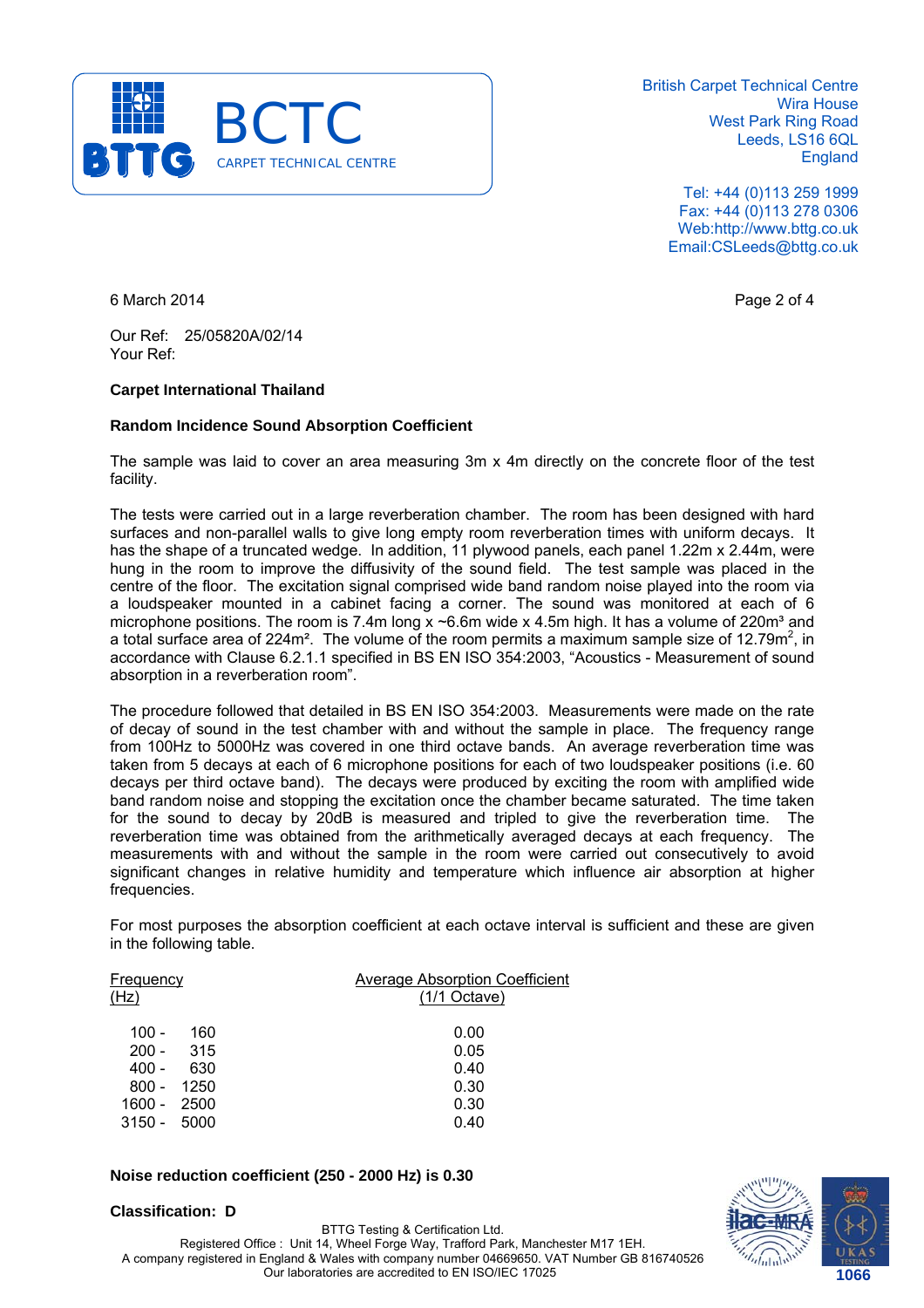

> Tel: +44 (0)113 259 1999 Fax: +44 (0)113 278 0306 Web:http://www.bttg.co.uk Email:CSLeeds@bttg.co.uk

6 March 2014 **Page 3 of 4** 

Our Ref: 25/05820A/02/14 Your Ref:

### **Carpet International Thailand**

#### **Improvement of Impact Sound Insulation**

The measurements were made in a large reverberation chamber at the University of Salford. The walls of the test room are 330mm thick and are constructed from Accrington Brick. The floor plan of the room has the shape of a truncated wedge with one pair of parallel walls and one pair of no-parallel walls. The floor and ceiling are parallel and the room surfaces are painted throughout. The test sample was placed on a 3.4m x 3.4m x 140mm thick reinforced homogeneous concrete floor slab which is inserted into the roof of the chamber. The chamber contains 11 randomly orientated plywood diffusing elements to provide a uniform diffuse sound field.

The procedure followed that detailed in BS EN ISO 10140-3:2010 "Acoustics, Measurement of sound insulation in buildings and of building elements – Part 3: Measurement of the impact sound insulation" A standard tapping machine with metal tipped hammers and confirming to Annex E of BS EN ISO 140-5:2010 was used as the impact sound source. The impact sound pressure levels (Li) produced by the tapping machine in the reverberant room below were measured both with and without the test specimen installed, as detailed in Annex H of BS EN ISO 10140-1.

The sound pressure levels produced by the tapping machine in the receiving room were measured at 6 microphone positions for each of 3 different positions of the tapping machine and an average level was obtained at each of the one-third octave frequency bands in the range 100Hz to 5000Hz. An averaging time of 16s was used at each microphone position. The microphone positions were chosen such that the distance between positions and between any microphone and a room boundary or sound source exceeded 1m. The distance between any microphone and diffusers exceeded 0.7m. The microphones were distributed around the room so as to cover the space uniformly.

Five reverberation time measurements were also made at each of the 6 microphone positions and at each of the 2 loudspeaker positions and the results averaged.